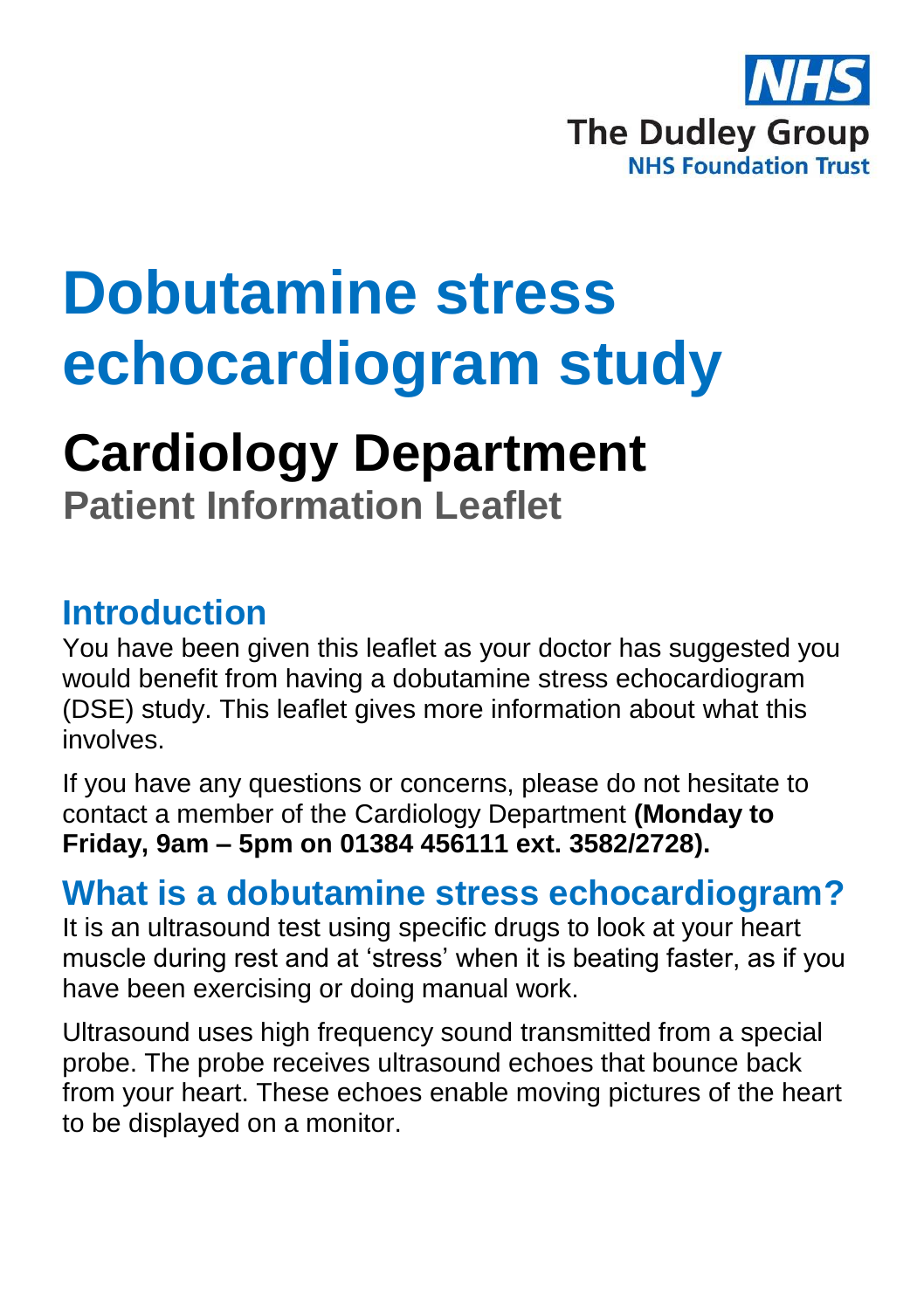The DSE test uses special drugs, which are called dobutamine +/ atropine, to stimulate the heart to beat faster, as if you have been exercising or doing manual work. Ultrasound images are obtained to see how your heart responds to increased workloads. You will be lying down on your left side during the test.

### **What are the benefits?**

The pictures of your beating heart can tell the doctor whether or not the heart muscle/heart valves are working properly under extra stress. It can give the doctor information about whether you may have:

- Narrowing of the arteries of your heart that may be causing some of your symptoms.
- Whether there are any areas of your heart muscle that can be 'woken' up, that have previously been damaged by a heart attack.
- Assessing the aortic valve severity of calcification, to allow the decision to be made for interventional or medical therapy.

It will help your doctor aid diagnosis of your heart condition and give information on how this heart condition may be treated.

#### **What are the risks?**

There are no known risks from the use of ultrasound for scanning. The dobutamine (stress) test is relatively safe and widely used in people with chest pain or who have symptoms that limit their ability to exercise.

A small number of people may experience the following side effects of the dobutamine, such as: flushing of the face, cold/shaky sensation, thick/muzzy head, palpitations as your heart rate increases, nausea and, very rarely, vomiting. All of these side effects usually go away very quickly, once the test is stopped.

You may also experience your usual symptoms, such as chest pain, shortness of breath, or dizzy spells. While this is expected during the test, it is important that you let the cardiac physiologist and doctor know, so that it can be noted down as well as additional ultrasound images can be taken. This will help to aid your diagnosis.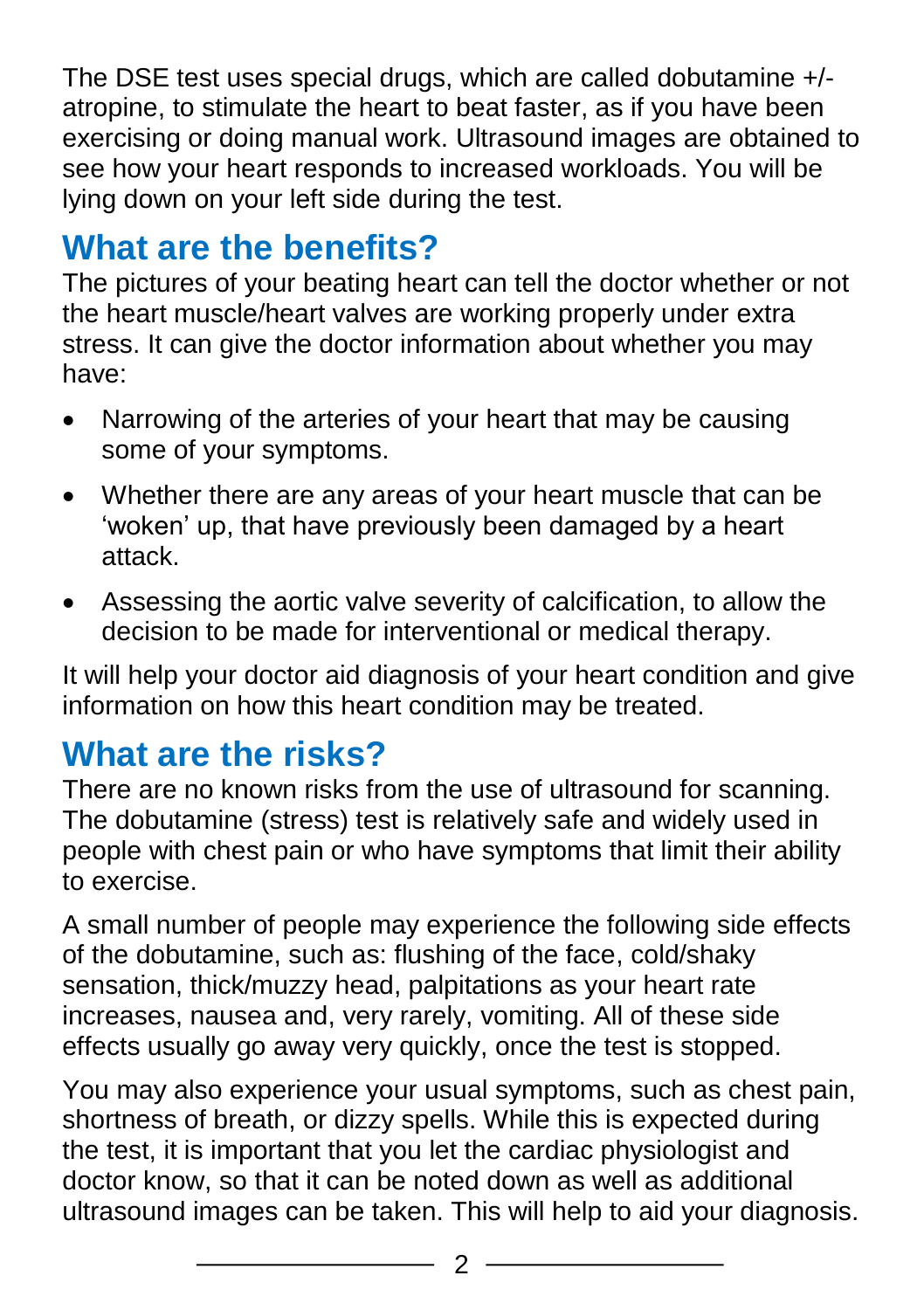There are a few risks to the procedure itself, which will be discussed before the procedure goes ahead. You will be asked to sign a consent form, in order for us to proceed with the test.

There is approximately 1:1000 risk of an abnormal heart rhythm occurring. If this happens, the cardiac physiologist and doctor are highly trained and well equipped to return your heart back into a normal rhythm.

The dobutamine (stress) echo is widely used in patients with suspected or existing coronary artery disease. This means that there is a small risk of approximately 1:2000 of more serious side effects such as a heart attack or stroke in these patients, which are more likely to occur during or shortly after the procedure.

There is also approximately 1:10000 risk of having an adverse reaction to any of the drugs given during the procedure.

The test will involve you having a contrast solution called Sonovue injected into a vein to increase the quality of information obtained from the scan. The injection usually causes nothing more than a warm feeling passing around your body.

Rarely, if you have a known allergy, this may very slightly increase your risk of an allergic reaction to the contrast solution. The following symptoms may occur: itching, difficulty breathing or you may get a rash. If you have any special allergies, particularly to eggs, you should tell the doctor before the test.

This type of contrast medium does not have an adverse effect on your kidneys.

Serious side effects are very rare.

#### **What are the alternatives?**

The exercise (stress) echo is an alternative test if you are able to exercise but it is more difficult to get high-quality images of the heart.

#### **How do I prepare for the test?**

You may need to stop taking some of your medications before the test. You will be given specific instructions about this.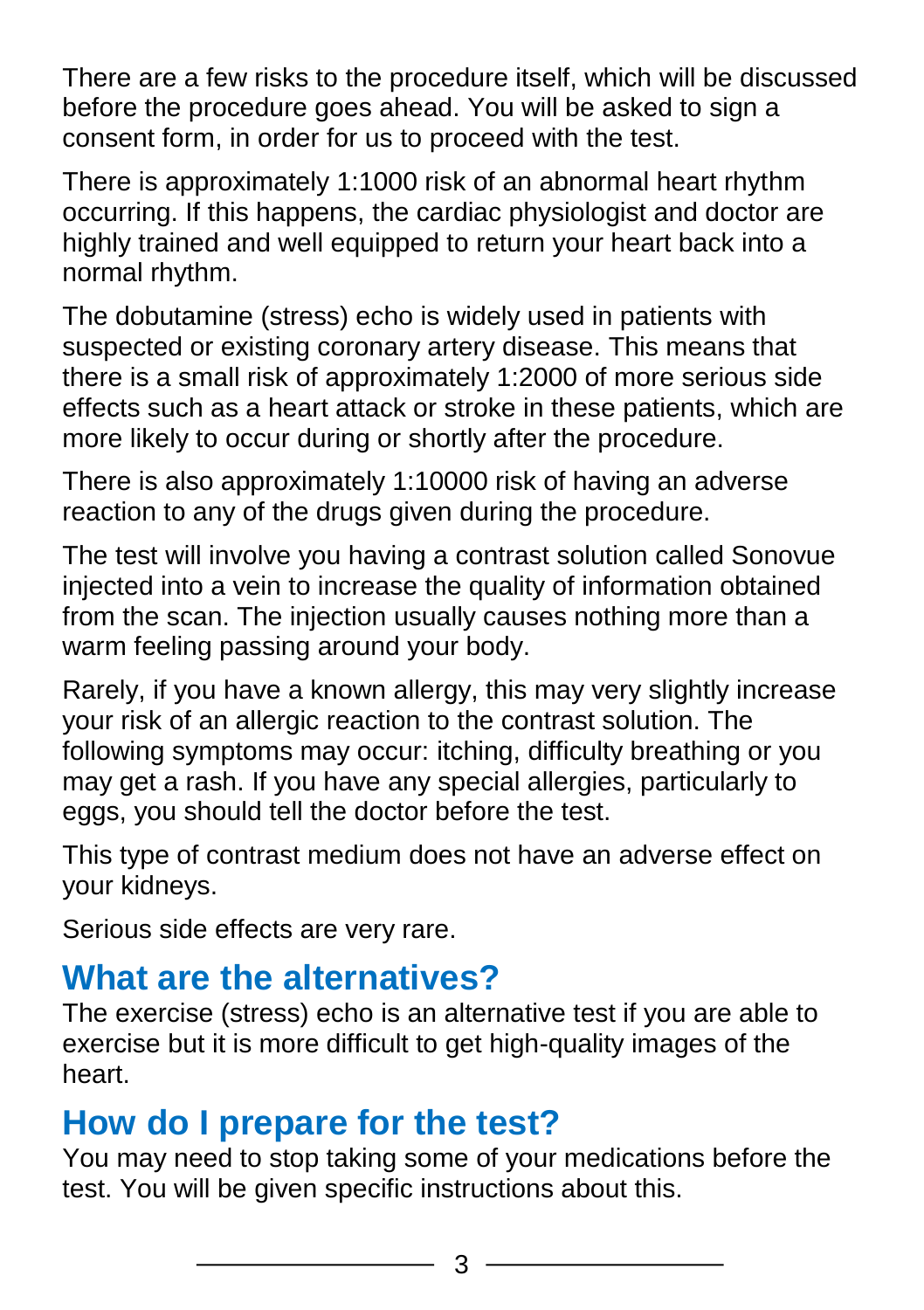If you are taking beta-blockers such as atenolol, bisoprolol, carvedilol, metoprolol or sotalol, please stop the medication 48 hours before the test, unless you are advised not to. Failure to follow these instructions will result in the test having to be rescheduled/postponed to a later date. If you are unsure, please phone the Cardiology Department on 01384 456111 ext. 3582/2728 (9am to 5pm, Monday to Friday).

#### **What happens during the test?**

A cardiac physiologist will usually carry out the scan. The doctor is responsible for administering the drugs. Both the cardiac physiologist and the doctor are responsible for your safety throughout the test. They will explain the test and ask you to sign a consent form to confirm that you understand the test and agree to go ahead with it. If you have any questions, or concerns, you will be allowed to raise these before proceeding.

The cardiac physiologist will ask you to undress to your waist, remove your shoes and then lie on the bed in the semi-darkened room. They will put three sticky ECG electrodes on your shoulders and abdomen (stomach) to monitor you during the procedure.

Occasionally, a 12 lead ECG will be performed before the test is started to determine your resting heart rhythm, and allow comparison with previous ECGs if you have had them before.

The doctor or cardiac physiologist will insert a small needle into a vein in your arm to allow give you to be given the drugs. Every three to five minutes (depending on the protocol selected by the doctor) the concentration of the drug will be increased a little and ultrasound pictures will be taken. Additional images may be obtained at any point during the test.

Ultrasound waves do not pass easily through air so we put a clear, water based gel onto the probe. This forms an air free seal when it is held against your chest. Firm pressure is required for an air free seal and you may find the pressure mildly uncomfortable. Please do not hesitate to tell the physiologist if this is the case.

As the levels of the drug are increased you may be aware of your heart thumping/beating faster as it works harder. You may also be aware of a tightening or pain in your chest, arm or neck.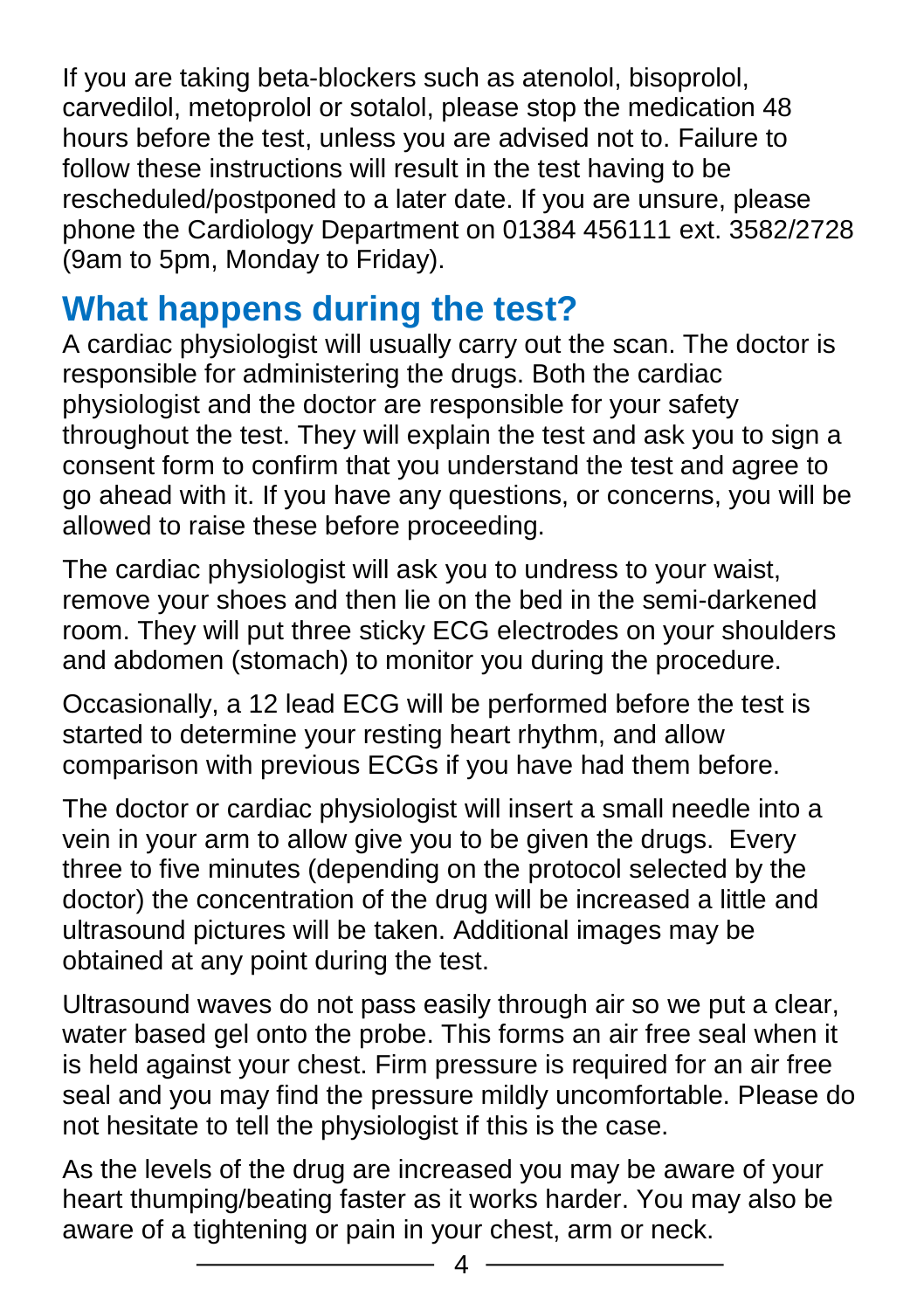Do not worry about this, but it is important to tell the cardiac physiologist/doctor, who will be keeping a close eye on you. Additional images will be taken if you experience your symptoms.

When the drug stimulation has reached the required level, which is usually 85 per cent of your predicted heart rate that is calculated against your age (220 – patients age x 0.85) the drug infusion will be stopped. If we struggle to obtain this increase in heart rate we will administer an additional drug called atropine, to encourage your heart rate to increase to the desired level. Sometimes, we will do our best to avoid giving atropine, by asking you to perform leg raises and/or squeeze a stress ball.

We will continue to monitor your heart and will take some more pictures for about 5-10 minutes, until everything has returned to normal. If you are routinely prescribed a beta blocker, the doctor may give a dose of metoprolol through the cannula, at the beginning of the recovery stage to help your heart rate return to normal.

### **How long does it take?**

The test can take about an hour.

#### **What happens after the test?**

When the doctor is satisfied that all effects of the drug have worn off, monitoring will be stopped and you can get dressed again.

You will be asked to sit in the cardiology waiting room for a further 30 minutes, to allow the side effects of the dobutamine to completely be out of your system. The cannula will remain in your arm until the 30 minutes is up, after which a cardiac physiologist will remove it and you will be allowed to go home. You will be advised to take it easy for the rest of the day.

#### **Can I drive after the test?**

Yes: if you have only been given dobutamine, you will be allowed to drive home.

No: if atropine is needed to be used during this test, it has the side effect of dilating the pupils of the eye which may make your vision blurred. The effect will pass, but you should not drive until your vision is clear again.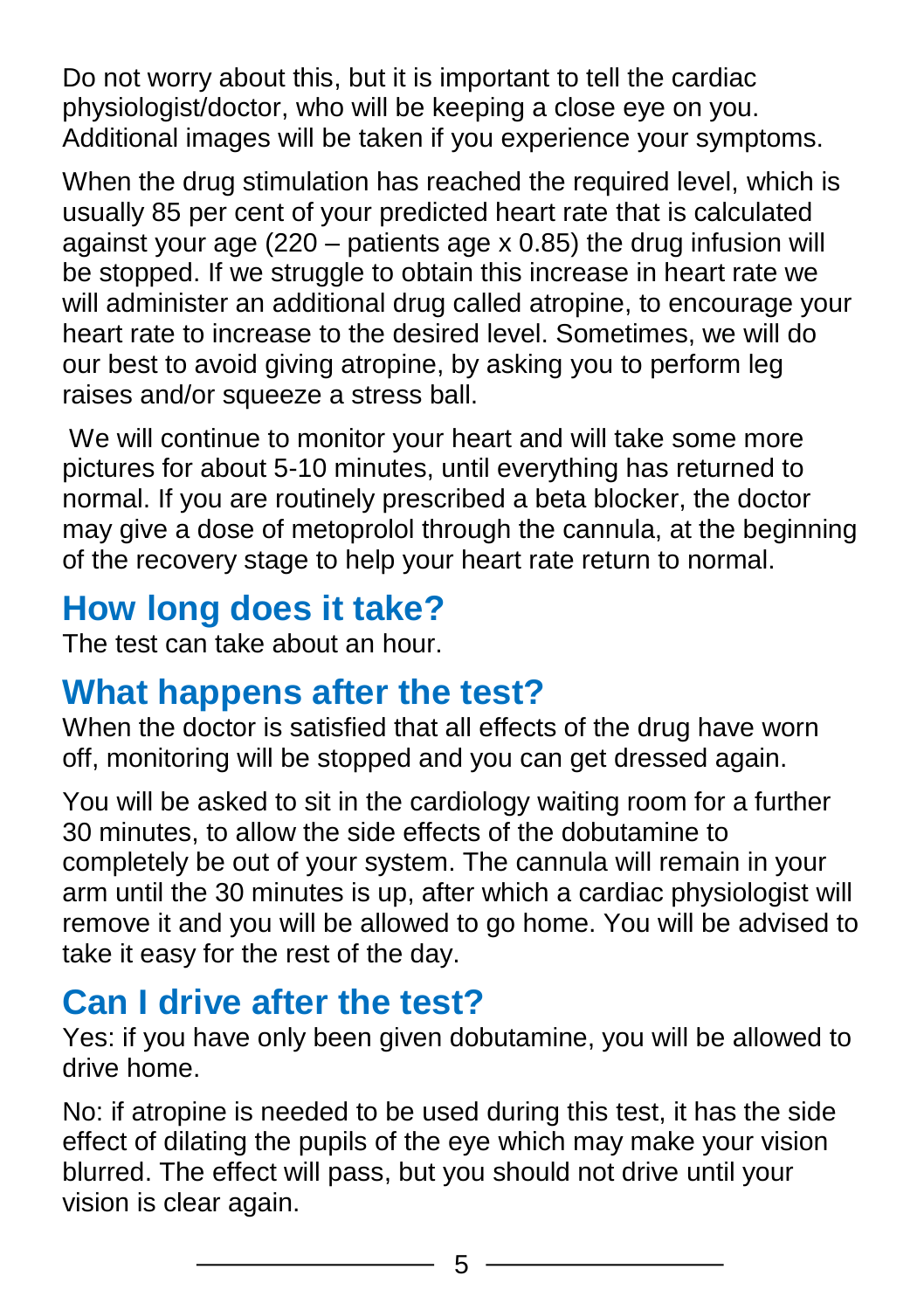This is usually 24 hours after the administration of this drug.

We advise that you bring a relative/friend who can drive with you to the department. They will be asked to have a seat in the waiting room while the procedure goes ahead.

You can come alone if preferred, but will need to arrange someone to drive you home after the test if atropine is given.

#### **How do I get the results?**

The results of the test will be sent to the consultant who requested the scan. They or one of the team will send you an appointment to see your consultant for these results.